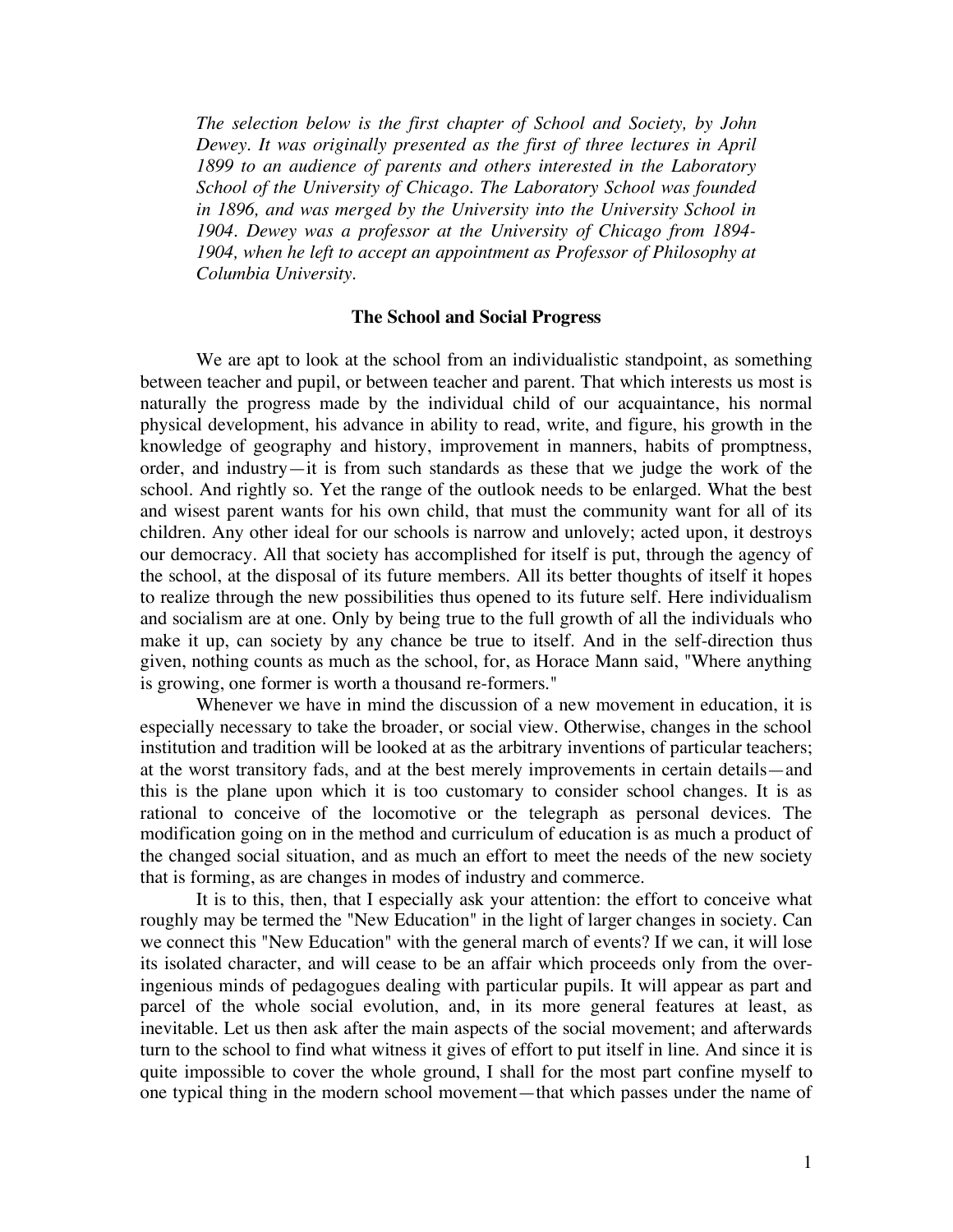manual training, hoping if the relation of that to changed social conditions appears, we shall be ready to concede the point as well regarding other educational innovations.

I make no apology for not dwelling at length upon the social changes in question. Those I shall mention are writ so large that he who runs may read. The change that comes first to mind, the one that overshadows and even controls all others, is the industrial one—the application of science resulting in the great inventions that have utilized the forces of nature on a vast and inexpensive scale: the growth of a world-wide market as the object of production, of vast manufacturing centers to supply this market, of cheap and rapid means of communication and distribution between all its parts. Even as to its feebler beginnings, this change is not much more than a century old; in many of its most important aspects it falls within the short span of those now living. One can hardly believe there has been a revolution in all history so rapid, so extensive, so complete. Through it the face of the earth is making over, even as to its physical forms; political boundaries are wiped out and moved about, as if they were indeed only lines on a paper map; population is hurriedly gathered into cities from the ends of the earth; habits of living are altered with startling abruptness and thoroughness; the search for the truths of nature is infinitely stimulated and facilitated and their application to life made not only practicable, but commercially necessary. Even our moral and religious ideas and interests, the most conservative because the deepest-lying things in our nature, are profoundly affected. That this revolution should not affect education in other than formal and superficial fashion is inconceivable.

Back of the factory system lies the household and neighborhood system. Those of us who are here today need go back only one, two, or at most three generations, to find a time when the household was practically the center in which were carried on, or about which were clustered, all the typical forms of industrial occupation. The clothing worn was for the most part not only made in the house, but the members of the household were usually familiar with the shearing of the sheep, the carding and spinning of the wool, and the plying of the loom. Instead of pressing a button and flooding the house with electric light, the whole process of getting illumination was followed in its toilsome length, from the killing of the animal and the trying of fat, to the making of wicks and dipping of candles. The supply of flour, of lumber, of foods, of building materials, of household furniture, even of metal ware, of nails, hinges, hammers, etc., was in the immediate neighborhood, in shops which were constantly open to inspection and often centers of neighborhood congregation. The entire industrial process stood revealed, from the production on the farm of the raw materials, till the finished article was actually put to use. Not only this, but practically every member of the household had his own share in the work. The children, as they gained in strength and capacity, were gradually initiated into the mysteries of the several processes. It was a matter of immediate and personal concern, even to the point of actual participation.

We cannot overlook the factors of discipline and of character-building involved in this: training in habits of order and of industry, and in the idea of responsibility, of obligation to do something, to produce something, in the world. There was always something which really needed to be done, and a real necessity that each member of the household should do his own part faithfully and in cooperation with others. Personalities which became effective in action were bred and tested in the medium of action. Again, we cannot overlook the importance for educational purposes of the close and intimate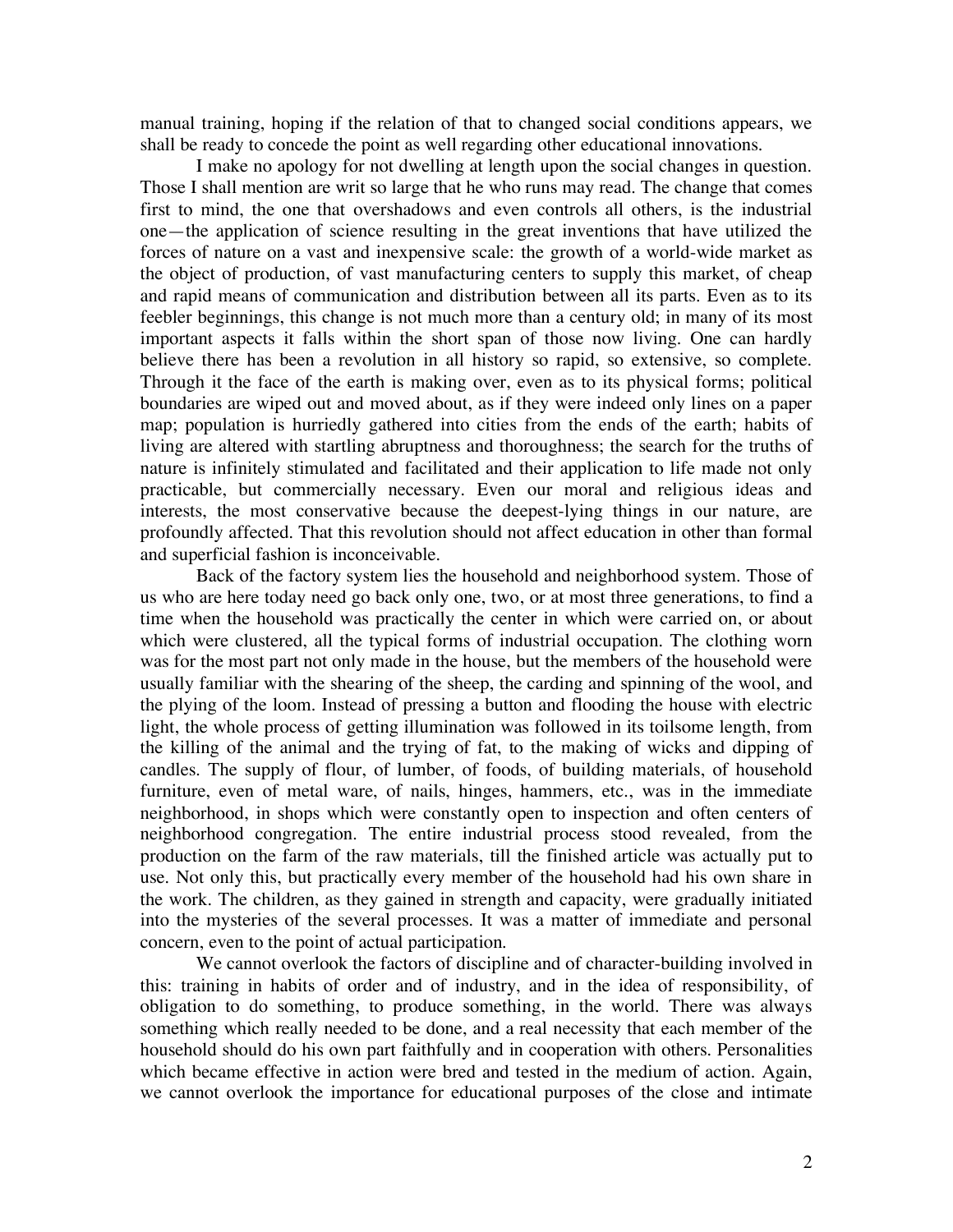acquaintance got with nature at first hand, with real things and materials, with the actual processes of their manipulation, and the knowledge of their social necessities and uses. In all this there was continual training of observation, of ingenuity, constructive imagination, of logical thought, and of the sense of reality acquired through first-hand contact with actualities. The educative forces of the domestic spinning and weaving, of the saw-mill, the gristmill, the cooper shop, and the blacksmith forge, were continuously operative.

No number of object-lessons, got up as object-lessons for the sake of giving information, can afford even the shadow of a substitute for acquaintance with the plants and animals of the farm and garden, acquired through actual living among them and caring for them. No training of sense-organs in school, introduced for the sake of training, can begin to compete with the alertness and fullness of sense-life that comes through daily intimacy and interest in familiar occupations. Verbal memory can be trained in committing tasks, a certain discipline of the reasoning powers can be acquired through lessons in science and mathematics; but, after all, this is somewhat remote and shadowy compared with the training of attention and of judgment that is acquired in having to do things with a real motive behind and a real outcome ahead. At present, concentration of industry and division of labor have practically eliminated household and neighborhood occupations—at least for educational purposes. But it is useless to bemoan the departure of the good old days of children's modesty, reverence, and implicit obedience, if we expect merely by bemoaning and by exhortation to bring them back. It is radical conditions which have changed, and only an equally radical change in education suffices. We must recognize our compensations—the increase in toleration, in breadth of social judgment, the larger acquaintance with human nature, the sharpened alertness in reading signs of character and interpreting social situations, greater accuracy of adaptation to differing personalities, contact with greater commercial activities. These considerations mean much to the city-bred child of today. Yet there is a real problem: how shall we retain these advantages, and yet introduce into the school something representing the other side of life—occupations which exact personal responsibilities and which train the child with relation to the physical realities of life?

When we turn to the school, we find that one of the most striking tendencies at present is toward the introduction of so-called manual training, shop-work, and the household arts—sewing and cooking.

This has not been done "on purpose," with a full consciousness that the school must now supply that factor of training formerly taken care of in the home, but rather by instinct, by experimenting and finding that such work takes a vital hold of pupils and gives them something which was not to be got in any other way. Consciousness of its real import is still so weak that the work is often done in a half-hearted, confused, and unrelated way. The reasons assigned to justify it are painfully inadequate or sometimes even positively wrong.

If we were to cross-examine even those who are most favorably disposed to the introduction of this work into our school system, we should, I imagine, generally find the main reasons to be that such work engages the full spontaneous interest aim attention of the children. It keeps them alert and active, instead of passive and receptive, it makes them more useful, more capable, and hence more inclined to be helpful at home; it prepares them to some extent for the practical duties of later life—the girls to be more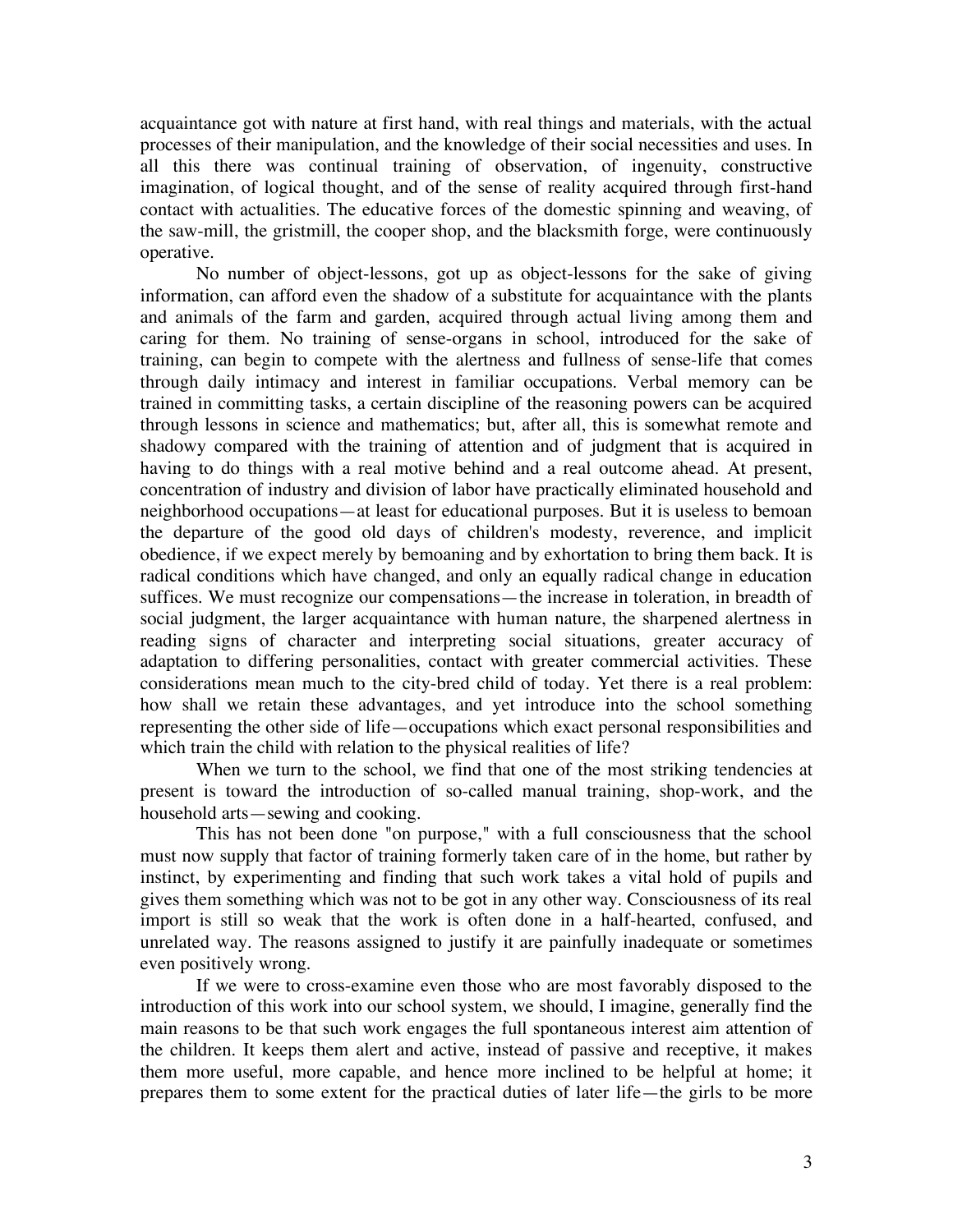efficient house managers, if not actually cooks and seamstresses; the boys (were our educational system only adequately rounded out into trade schools) for their future vocations. I do not underestimate the worth of these reasons. Of those indicated by the changed attitude of the children I shall indeed have something to say in my next talk, when speaking directly of the relationship of the school to the child. But the point of view is, upon the whole, unnecessarily narrow. We must conceive of work in wood and metal, of weaving, sewing, and cooking, as methods of life not as distinct studies.

We must conceive of them in their social significance, as types of the processes by which society keeps itself going, as agencies for bringing home to the child some of the primal necessities of community life, and as ways in which these needs have been met by the growing insight and ingenuity of man; in short, as instrumentalities through which the school itself shall be made a genuine form of active community life, instead of a place set apart in which to learn lessons.

A society is a number of people held together because they are working along common lines, in a common spirit, and with reference to common aims. The common needs and aims demand a growing interchange of thought and growing unity of sympathetic feeling. The radical reason that the present school cannot organize itself as a natural social unit is because just this element of common and productive activity is absent. Upon the playground, in game and sport, social organization takes place spontaneously and inevitably. There is something to do, some activity to be carried on, requiring natural divisions of labor, selection of leaders and followers, mutual cooperation and emulation. In the schoolroom the motive and the cement of social organization are alike wanting. Upon the ethical side, the tragic weakness of the present school is that it endeavors to prepare future members of the social order in a medium in which the conditions of the social spirit are eminently wanting.

The difference that appears when occupations are made the articulating centers of school life is not easy to describe in words; it is a difference in motive, of spirit and atmosphere. As one enters a busy kitchen in which a group of children are actively engaged in the preparation of food, the psychological difference, the change from more or less passive and inert recipiency and restraint to one of buoyant outgoing energy, is so obvious as fairly to strike one in the face. Indeed, to those whose image of the school is rigidly set the change is sure to give a shock. But the change in the social attitude is equally marked. The mere absorption of facts and truths is so exclusively individual an affair that it tends very naturally to pass into selfishness. There is no obvious social motive for the acquirement of mere learning, there is no clear social gain in success thereat. Indeed, almost the only measure for success is a competitive one, in the bad sense of that term—a comparison of results in the recitation or in the examination to see which child has succeeded in getting ahead of others in storing up, in accumulating the maximum of information. So thoroughly is this the prevalent atmosphere that for one child to help another in his task has become a school crime. Where the school work consists in simply learning lessons, mutual assistance, instead of being the most natural form of cooperation and association, becomes a clandestine effort to relieve one's neighbor of his proper duties. Where active work is going on all this is changed. Helping others, instead of being a form of charity which impoverishes the recipient, is simply an aid in setting free the powers and furthering the impulse of the one helped. A spirit of free communication, of interchange of ideas, suggestions, results, both successes and failures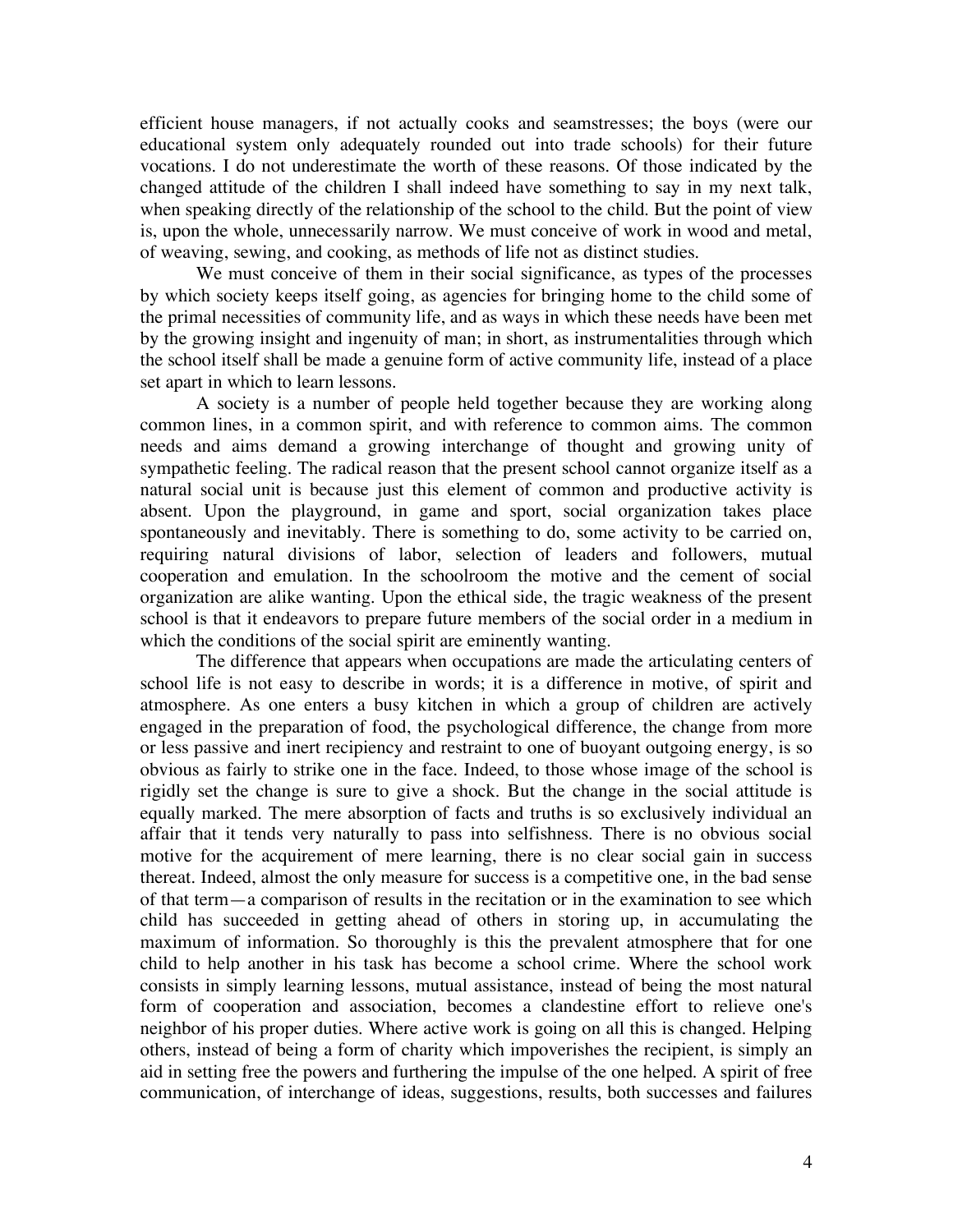of previous experiences, becomes the dominating note of the recitation. So far as emulation enters in, it is in the comparison of individuals, not with regard to the quantity of information personally absorbed, but with reference to the quality of work done—the genuine community standard of value. In an informal but all the more pervasive way, the school life organizes itself on a social basis.

Within this organization is found the principle of school discipline or order. Of course, order is simply a thing which is relative to an end. If you have the end in view of forty or fifty children learning certain set lessons, to be recited to a teacher, your discipline must be devoted to securing that result. But if the end in view is the development of a spirit of social cooperation and community life, discipline must grow out of and be relative to this. There is little order of one sort where things are in process of construction; there is a certain disorder in any busy workshop; there is not silence; persons are not engaged in maintaining certain fixed physical postures; their arms are not folded; they are not holding their books thus and so. They are doing a variety of things, and there is the confusion, the bustle, that results from activity. But out of occupation, out of doing things that are to produce results, and out of doing these in a social and cooperative way, there is born a discipline of its own kind and pet Our whole conception of school discipline changes when we get this point of view. In critical moments we all realize that the only discipline that stands by us, the only training that becomes intuition, is that got through life itself. That we learn from experience, and from books or the sayings of others only as they are related to experience, are not mere phrases. But the school has been so set apart, so isolated from the ordinary conditions and motives of life that the place where children are sent for discipline is the one place in the world where it is most difficult to get experience—the mother of all discipline worth the name. It is only where a narrow and fixed image of traditional school discipline dominates, that one is in any danger of overlooking that deeper and infinitely wider discipline that comes from having a part to do in constructive work, in contributing to a result which, social in spirit, is none the less obvious and tangible in form—and hence in a form with reference to which responsibility may be exacted and accurate judgment passed.

The great thing to keep in mind, then, regarding the introduction into the school of various forms of active occupation, is that through them the entire spirit of the school is renewed. It has a chance to affiliate itself with life, to become the child's habitat, where he learns through directed living; instead of being only a place to learn lessons having an abstract and remote reference to some possible living to be done in the future. It gets a chance to be a miniature community, an embryonic society. This is the fundamental fact, and from this arise continuous and orderly sources of instruction. Under the industrial regime described, the child, after all, shared in the work, not for the sake of the sharing, but for the sake of the product. The educational results secured were real, yet incidental and dependent. But in the school the typical occupations followed are freed from all economic stress. The aim is not the economic value of the products, but the development of social power and insight. It is this liberation from narrow utilities, this openness to the possibilities of the human spirit that makes these practical activities in the school allies of art and centers of science and history.

The unity of all the sciences is found in geography. The significance of geography is that it presents the earth as the enduring home of the occupations of man. The world without its relationship to human activity is less than a world. Human industry and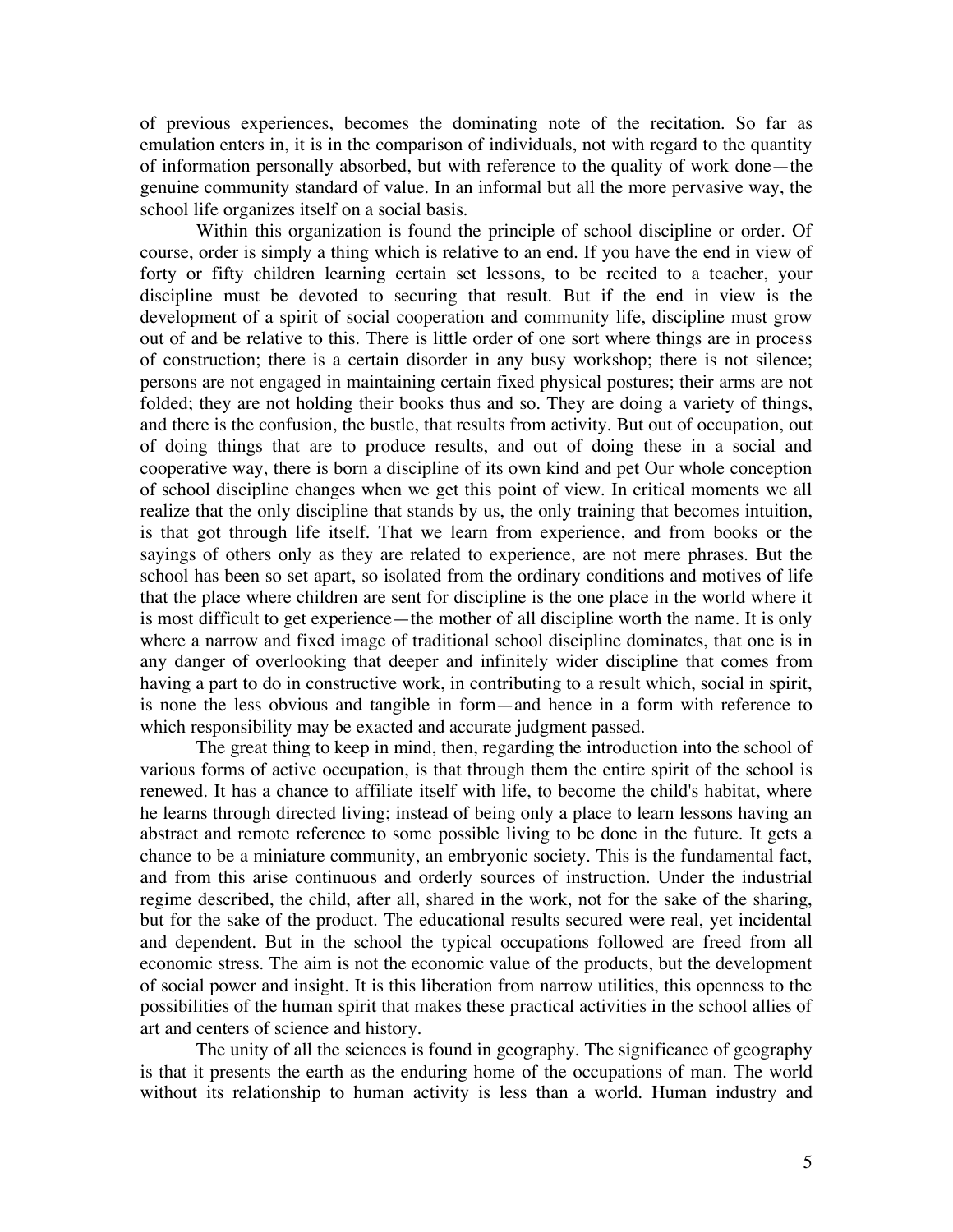achievement, apart from their roots in the earth, are not even a sentiment, hardly a name. The earth is the final source of all man's food. It is his continual shelter and protection, the raw material of all his activities, and the home to whose humanizing and idealizing all his achievement returns. It is the great field, the great mine, the great source of the energies of heat, light, and electricity; the great scene of ocean, stream, mountain, and plain, of which all our agriculture and mining and lumbering, all our manufacturing and distributing agencies, are but the partial elements and factors. It is through occupations determined by this environment that mankind has made its historical and political progress. It is through these occupations that the intellectual and emotional interpretation of nature has been developed. It is through what we do in and with the world that we read its meaning and measure its value.

In educational terms, this means that these occupations in the school shall not be mere practical devices or modes of routine employment, the gaining of better technical skill as cooks, seamstresses, or carpenters, but active centers of, scientific insight into natural materials and processes, points of departure whence children shall be led out into a realization of the historic development of man. The actual significance of this can be told better through one illustration taken from actual school work than by general discourse.

There is nothing which strikes more oddly upon the average intelligent visitor than to see boys as well as girls of ten, twelve, and thirteen years of age engaged in sewing and weaving. If we look at this from the standpoint of preparation of the boys for sewing on buttons and making patches, we get a narrow and utilitarian conception—a basis that hardly justifies giving prominence to this sort of work in the school. But if we look at it from another side, we find that this work gives the point of departure from which the child can trace and follow the progress of mankind in history, getting an insight also into the materials used and the mechanical principles involved. In connection with these occupations, the historic development of man is recapitulated. for example, the children arc first given the raw material -- the flax, the cotton plant, the wool as it comes from the back of the sheep (if we could take them to the place where the sheep are sheared, so much the better). Then a study is made of these materials from the standpoint of their adaptation to the uses to which they may be put. For instance, a comparison of the cotton fiber with wool fiber is made. I did not know until the children told me, that the reason for the late development of the cotton industry as compared with the woolen is, that the cotton fiber is so very difficult to free by hand from the seeds. The children in one group worked thirty minutes freeing cotton fibers from the boll and seeds, and succeeded in getting out less than one ounce. They could easily believe that one person could only gin one pound a day by hand, and could understand why their ancestors wore woolen instead of cotton clothing. Among other things discovered as affecting their relative utilities, was the shortness of the cotton fiber as compared with that of wool, the former being one-tenth of an inch in length, while that of the latter is an inch in length; also that the fibers of cotton are smooth and do not cling together, while the wool has a certain roughness which makes the fibers stick, thus assisting the spinning. The children worked this out for themselves with the actual material, aided by questions and suggestions from the teacher.

They then followed the processes necessary for working the fibers up into cloth. They re-invented the first frame for carding the wool—a couple of boards with sharp pins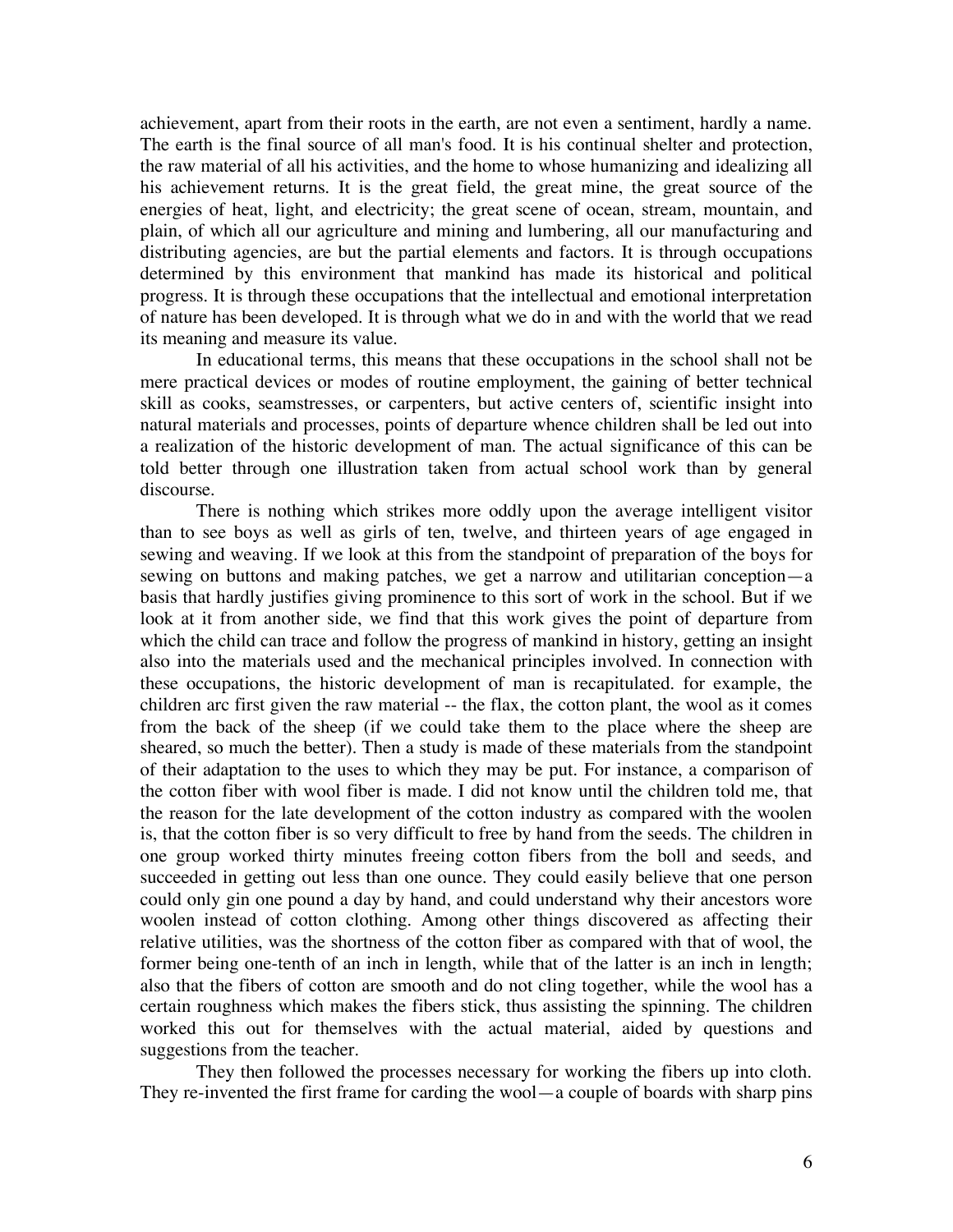in them for scratching it out. They re-devised the simplest process for spinning the wool—a pierced stone or some other weight through which the wool is passed, and which as it is twirled draws out the fiber; next the top, which was spun on the floor, while the children kept the wool in their hands until it was gradually drawn out and wound upon it. Then the children are introduced to the invention next in historic order, working it out experimentally, thus seeing its necessity, and tracing its effects, not only upon that particular industry, but upon modes of social life—in this way passing in review the entire process up to the present complete loom, and all that goes with the application of science in the use of our present available powers. I need not speak of the science involved in this -- the study of the fibers, of geographical features, the conditions under which raw materials are grown, the great centers of manufacture and distribution, the physics involved in the machinery of production; nor, again, of the historical side—the influence which these inventions have had upon humanity. You can concentrate the history of all mankind into the evolution of the flax, cotton, and wool fibers into clothing. I do not mean that this is the only, or the best, center. But it is true that certain very real and important avenues to the consideration of the history of the race are thus opened - that the mind is introduced to much more fundamental and controlling influences than usually appear in the political and chronological records that pass for history.

Now, what is true of this one instance of fibers used in fabrics (and, of course, I have only spoken of one or two elementary phases of that) is true in its measure of every material used in every occupation, and of the processes employed. The occupation supplies the child with a genuine motive; it gives him experience at first hand; it brings him into contact with realities. It does all this, but in addition it is liberalized throughout by translation into its historic values and scientific equivalencies. With the growth of the child's mind in power and knowledge it ceases to be a pleasant occupation merely, and becomes more and more a medium, an instrument, an organ—and is thereby transformed.

This, in turn, has its bearing upon the teaching of science. Under present conditions, all activity, to be successful, has to be directed somewhere and somehow by the scientific expert—it is an ease of applied science. This connection should determine its place in education. It is not only that the occupations, the so-called manual or industrial work in the school, give the opportunity for the introduction of science which illuminates them, which makes them material, freighted with meaning, instead of being mere devices of hand and eye; but that the scientific insight thus gained becomes an indispensable instrument of free and active participation in modern social life. Plato somewhere speaks of the slave as one who in his actions does not express his own ideas, but those of some other man. It is our social problem now, even more urgent than in the time of Plato, that method, purpose, understanding, shall exist in the consciousness of the one who does the work, that his activity shall have meaning to himself.

When occupations in the school are conceived in this broad and generous way, I can only stand lost in wonder at the objections so often heard, that such occupations are out of place in the school because they are materialistic, utilitarian, or even menial in their tendency. It sometimes seems to me that those who make these objections must live in quite another world. The world in which most of us live is a world in which everyone has a calling and occupation, something to do. Some are managers and others are subordinates. But the great thing for one as for the other is that each shall have had the education which enables him to see within his daily work all there is in it of large and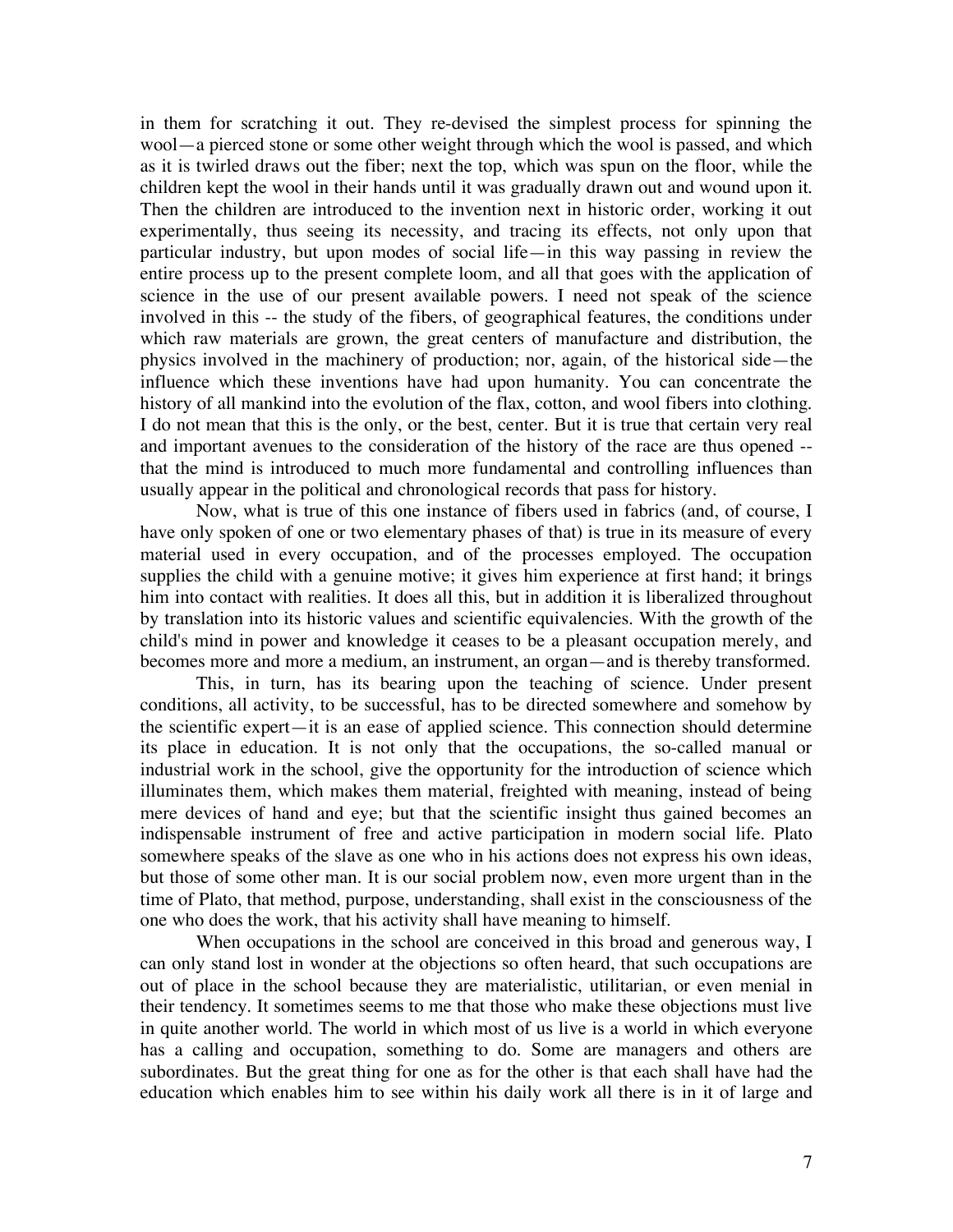human significance. How many of the employed are today mere appendages to the machines which they operate! This may be due in part to the machine itself, or to the regime which lays so much stress upon the products of the machine; but it is certainly due in large part to the fact that the worker has had no opportunity to develop his imagination and his. sympathetic insight as to the social and scientific values found in his work. At present, the impulses which lie at the basis of the industrial system are either practically neglected or positively distorted during the school period. Until the instincts of construction and production are systematically laid hold of in the years of childhood and youth, until they are trained in social directions, enriched by historical interpretation, controlled and illuminated by scientific methods, we certainly are in no position even to locate the source of our economic evils, much less to deal with them effectively.

If we go back a few centuries, we find a practical monopoly of learning. The term possession of learning as, indeed, a happy one. Learning was a class matter. This was a necessary result of social conditions. There were not in existence any means by which the multitude could possibly have access to intellectual resources. These were stored up and hidden away in manuscripts. Of these there were at best only a few, and it required long and toilsome preparation to be able to do anything with them. A high-priesthood of learning, which guarded the treasury of truth and which doled it out to the masses under severe restrictions, was the inevitable expression of these conditions. But, as a direct result of the industrial revolution of which we have been speaking, this has been changed. Printing was invented; it was made commercial. Books, magazines, papers were multiplied and cheapened. As a result of the locomotive and telegraph, frequent, rapid, and cheap intercommunication by mails and electricity was called into being. Travel has been rendered easy; freedom of movement, with its accompanying exchange of ideas, indefinitely facilitated. The result has been an intellectual revolution. Learning has been put into circulation. While there still is, and probably always will be, a particular class having the special business of inquiry in hand, a distinctively learned class is henceforth out of the question. It is an anachronism. Knowledge is no longer an immobile solid; it has been liquefied. It is actively moving in all the currents of society itself.

It is easy to see that this revolution, as regards the materials of knowledge, carries with it a marked change in the attitude of the individual. Stimuli of an intellectual sort pour in upon us in all kinds of ways. The merely intellectual life, the life of scholarship and of learning, thus gets a very altered value. Academic and scholastic, instead of being titles of honor, are becoming terms of reproach.

But all this means a necessary change in the attitude of the school, one of which we are as yet far from realizing the full force. Our school methods, and to a very considerable extent our curriculum, are inherited from the period when learning and command of certain symbols, affording as they did the only access to learning, were allimportant. The ideals of this period are still largely in control, even where the outward methods and studies have been changed. We sometimes hear the introduction of manual training, art and science into the elementary, and even the secondary schools, deprecated on the ground that they tend toward the production of specialists -- that they detract from our present scheme of generous, liberal culture. The point of this objection would be ludicrous if it were not often so effective as to make it tragic. It is our present education which is highly specialized, one-sided and narrow. It is an education dominated almost entirely by the mediaeval conception of learning. It is something which appeals for the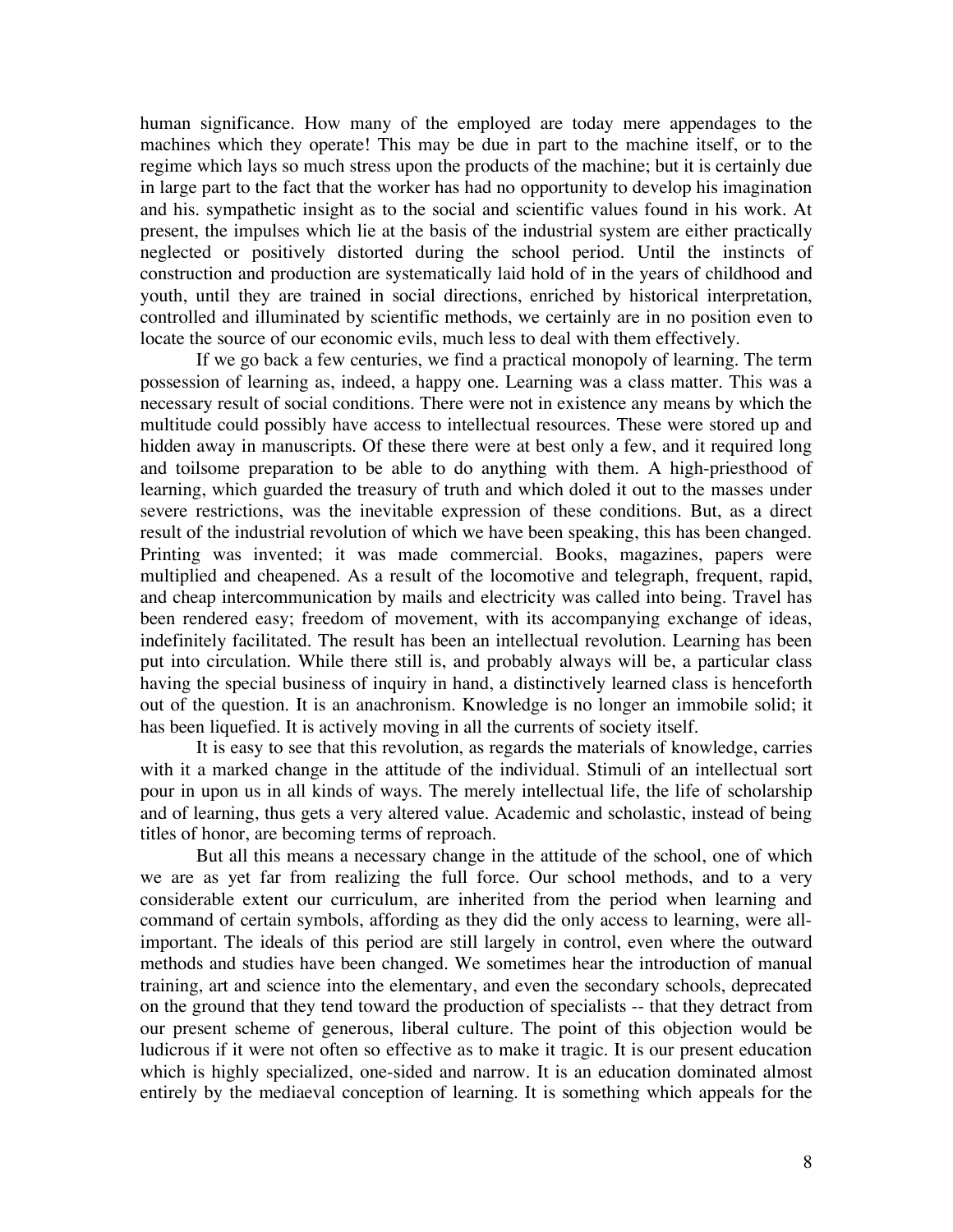most part simply to the intellectual aspect of our natures, our desire to learn, to accumulate information, and to get control of the symbols of learning; not to our impulses and tendencies to make, to do, to create, to produce, whether in the form of utility or of art. The very fact that manual training, art and science are objected to as technical, as tending toward mere specialism, is of itself as good testimony as could be offered to the specialized aim which controls current education. Unless education had been virtually identified with the exclusively intellectual pursuits, with learning as such, all these materials and methods would be welcome, would be greeted with the utmost hospitality.

While training for the profession of learning is regarded as the type of culture, as a liberal education, that of a mechanic, a musician, a lawyer, a doctor, a farmer, a merchant, or a railroad manager is regarded as purely technical and professional. The result is that which we see about us everywhere -- the division into "cultured" people and "workers," the separation of theory and practice. Hardly one per cent of the entire school population ever attains to what we call higher education; only five per cent to the grade of our high school; while much more than half leave on or before the completion of the fifth year of the elementary grade. The simple facts of the case are that in the great majority of human beings the distinctively intellectual interest is not dominant. They have the socalled practical impulse and disposition. In many of those in whom by nature intellectual interest is strong, social conditions prevent its adequate realization. Consequently by far the larger number of pupils leave school as soon as they have acquired the rudiments of learning, as soon as they have enough of the symbols of reading, writing, and calculating to be of practical use to them in getting a living. While our educational leaders are talking of culture, the development of personality, etc., as the end and aim of education, the great majority of those who pass under the tuition of the school regard it only as a narrowly practical tool with which to get bread and butter enough to eke out a restricted life. If we were to conceive our educational end and aim in a less exclusive way, if we were to introduce into educational processes the activities which appeal to those whose dominant interest is to do and to make, we should find the hold of the school upon its members to be more vital, more prolonged, containing more of culture.

But why should I make this labored presentation? The obvious fact is that our social life has undergone a thorough and radical change. If our education is to have any meaning for life, it must pass through an equally complete transformation. This transformation is not something to appear suddenly, to be executed in a day by conscious purpose. It is already in progress. Those modifications of our school system which often appear (even to those most actively concerned with them, to say nothing of their spectators) to be mere changes of detail, mere improvement within the school mechanism, are in reality signs and evidences of evolution. The introduction of active occupations, of nature study, of elementary science, of art, of history; the relegation of the merely symbolic and formal to a secondary position; the change in the moral school atmosphere, in the relation of pupils and teachers—of discipline; the introduction of more active, expressive, and self-directing factors—all these are not mere accidents, they are necessities of the larger social evolution. It remains but to organize all these factors, to appreciate them in their fullness of meaning, and to put the ideas and ideals involved into complete, uncompromising possession of our school system. To do this means to make each one of our schools an embryonic community life, active with types of occupations